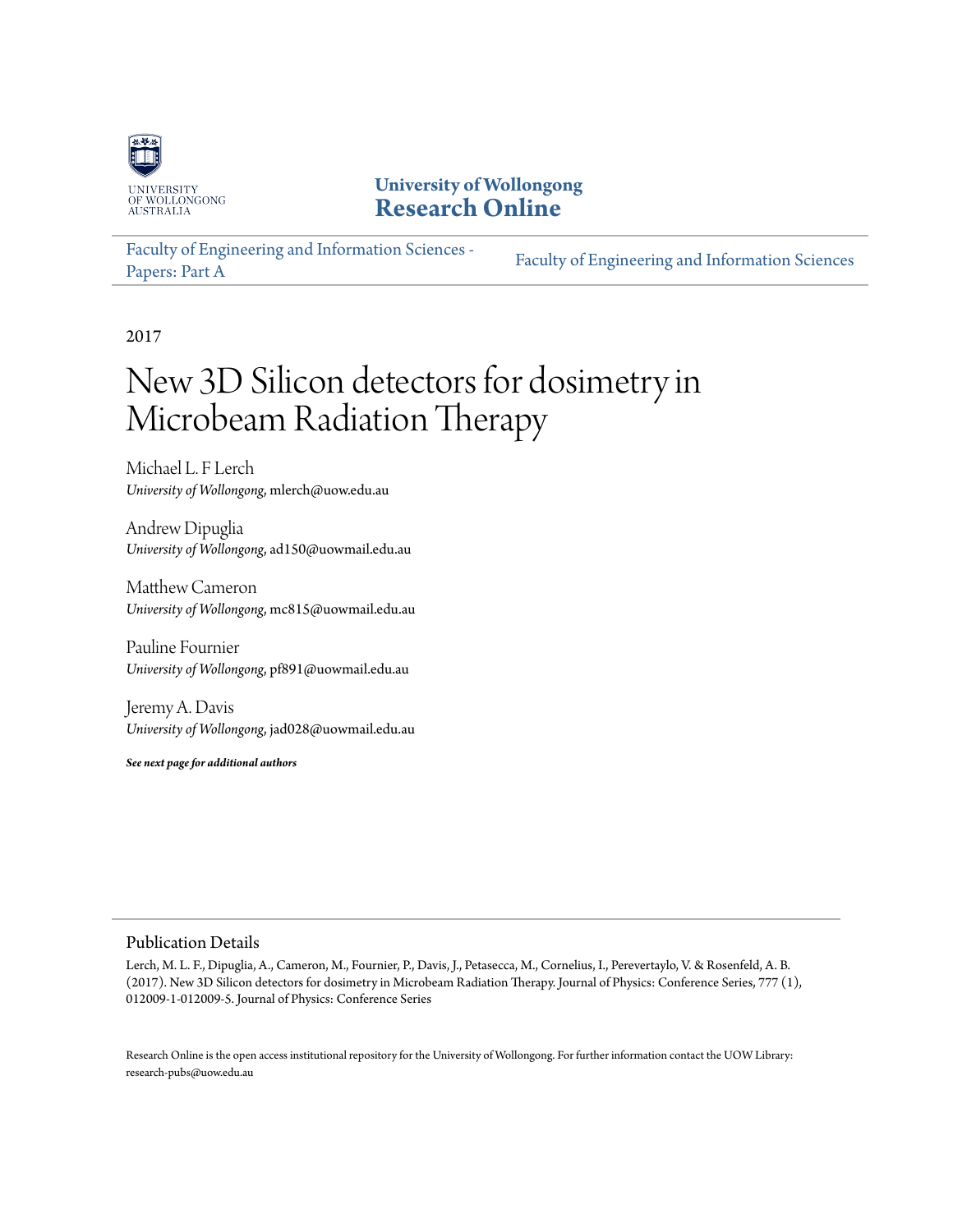# New 3D Silicon detectors for dosimetry in Microbeam Radiation Therapy

#### **Abstract**

Microbeam Radiation Therapy (MRT) involves the use of a spatially fractionated beam of synchrotron generated X-rays to treat tumours. MRT treatment is delivered via an array of high dose 'peaks' separated by low dose 'valleys'. A good Peak to Valley Dose Ratio (PVDR) is an important indicator of successful treatment outcomes. MRT dosimetry requires a radiation hard detector with high spatial resolution, large dynamic range, which is ideally real-time and tissue equivalent. We have developed a Silicon Strip Detector (SSD) and very recently, a new 3D MESA SSD to meet the very stringent requirements of MRT dosimetry. We have compared these detectors through the characterisation of the MRT radiation field at the Australian Synchrotron Imaging and Medical Beamline. The EPI SSD was able to measure the microbeam profiles and PVDRs, however the effective spatial resolution was limited by the detector alignment options available at the time. The geometry of the new 3D MESA SSD is less sensitive to this alignment restriction was able to measure the microbeam profiles within 2  $\mu$ m of that expected. The 3D MESA SSD measured PVDRs were possibly affected by undesired and slow charge collection outside the sensitive volume and additional scattering from the device substrate.

#### **Disciplines**

Engineering | Science and Technology Studies

#### **Publication Details**

Lerch, M. L. F., Dipuglia, A., Cameron, M., Fournier, P., Davis, J., Petasecca, M., Cornelius, I., Perevertaylo, V. & Rosenfeld, A. B. (2017). New 3D Silicon detectors for dosimetry in Microbeam Radiation Therapy. Journal of Physics: Conference Series, 777 (1), 012009-1-012009-5. Journal of Physics: Conference Series

#### **Authors**

Michael L. F Lerch, Andrew Dipuglia, Matthew Cameron, Pauline Fournier, Jeremy A. Davis, Marco Petasecca, Iwan Cornelius, Vladimir Perevertaylo, and Anatoly B. Rosenfeld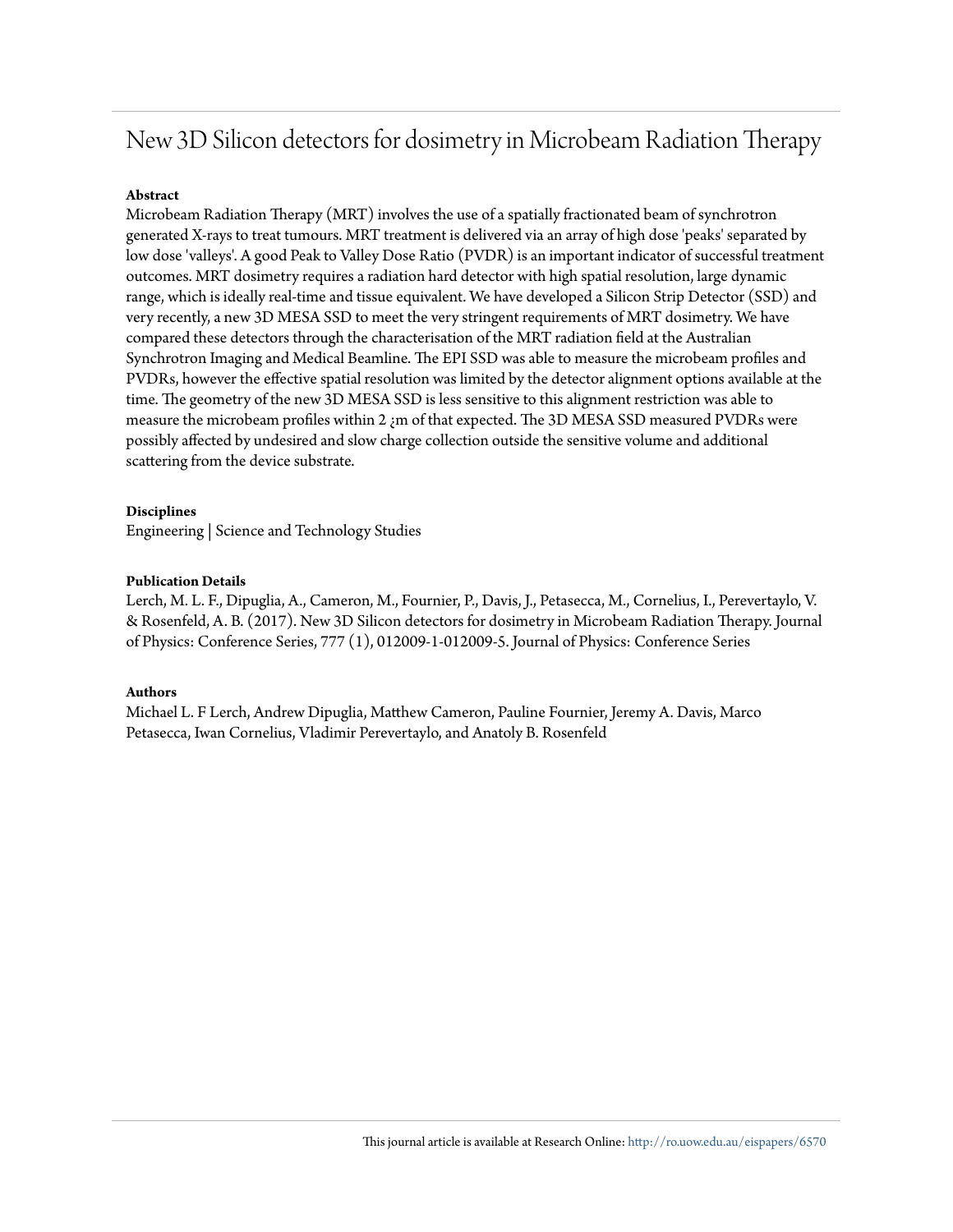New 3D Silicon detectors for dosimetry in Microbeam Radiation Therapy

This content has been downloaded from IOPscience. Please scroll down to see the full text.

2017 J. Phys.: Conf. Ser. 777 012009

(http://iopscience.iop.org/1742-6596/777/1/012009)

View [the table of contents for this issue](http://iopscience.iop.org/1742-6596/777/1), or go to the [journal homepage](http://iopscience.iop.org/1742-6596) for more

Download details:

IP Address: 203.10.91.85 This content was downloaded on 14/03/2017 at 22:46

Please note that [terms and conditions apply.](http://iopscience.iop.org/page/terms)

You may also be interested in:

[X-Tream: a novel dosimetry system for Synchrotron Microbeam Radiation Therapy](http://iopscience.iop.org/article/10.1088/1748-0221/7/07/P07022) M Petasecca, A Cullen, I Fuduli et al.

[High resolution 3D dosimetry for microbeam radiation therapy using optical CT](http://iopscience.iop.org/article/10.1088/1742-6596/573/1/012032) C McErlean, E Bräuer-Krisch, J Adamovics et al.

[Revealing the underlying mechanism of microbeam radiation therapy with low energy Monte Carlo](http://iopscience.iop.org/article/10.1088/1742-6596/489/1/012018) [simulations](http://iopscience.iop.org/article/10.1088/1742-6596/489/1/012018)

A L McNamara, U Oelfke and Z Kuncic

[Film dosimetry for synchrotron microbeam radiation therapy](http://iopscience.iop.org/article/10.1088/0031-9155/53/23/014) J C Crosbie, I Svalbe, S M Midgley et al.

[Verification of synchrotron microbeam radiation therapy using a purpose-built optical CT microscope](http://iopscience.iop.org/article/10.1088/1742-6596/250/1/012083) A T Abdul Rahman, Elke Bräuer-Krisch, Thierry Brochard et al.

[Microbeam radiation therapy of brain tumors](http://iopscience.iop.org/article/10.1088/0031-9155/54/21/017) Raphaël Serduc, Audrey Bouchet, Elke Bräuer-Krisch et al.

[MC simulation of microbeamdose profile using EGS4](http://iopscience.iop.org/article/10.1088/0031-9155/45/9/304) I Orion, A B Rosenfeld, F A Dilmanian et al.

[Assessment of optical CT as a future QA tool for synchrotron x-ray microbeam therapy](http://iopscience.iop.org/article/10.1088/0031-9155/61/1/320) Ciara M McErlean, Elke Bräuer-Krisch, John Adamovics et al.

[Absorbed dose-to-water protocol applied to synchrotron-generated x-rays at very high dose rates](http://iopscience.iop.org/article/10.1088/0031-9155/61/14/N349) P Fournier, J C Crosbie, I Cornelius et al.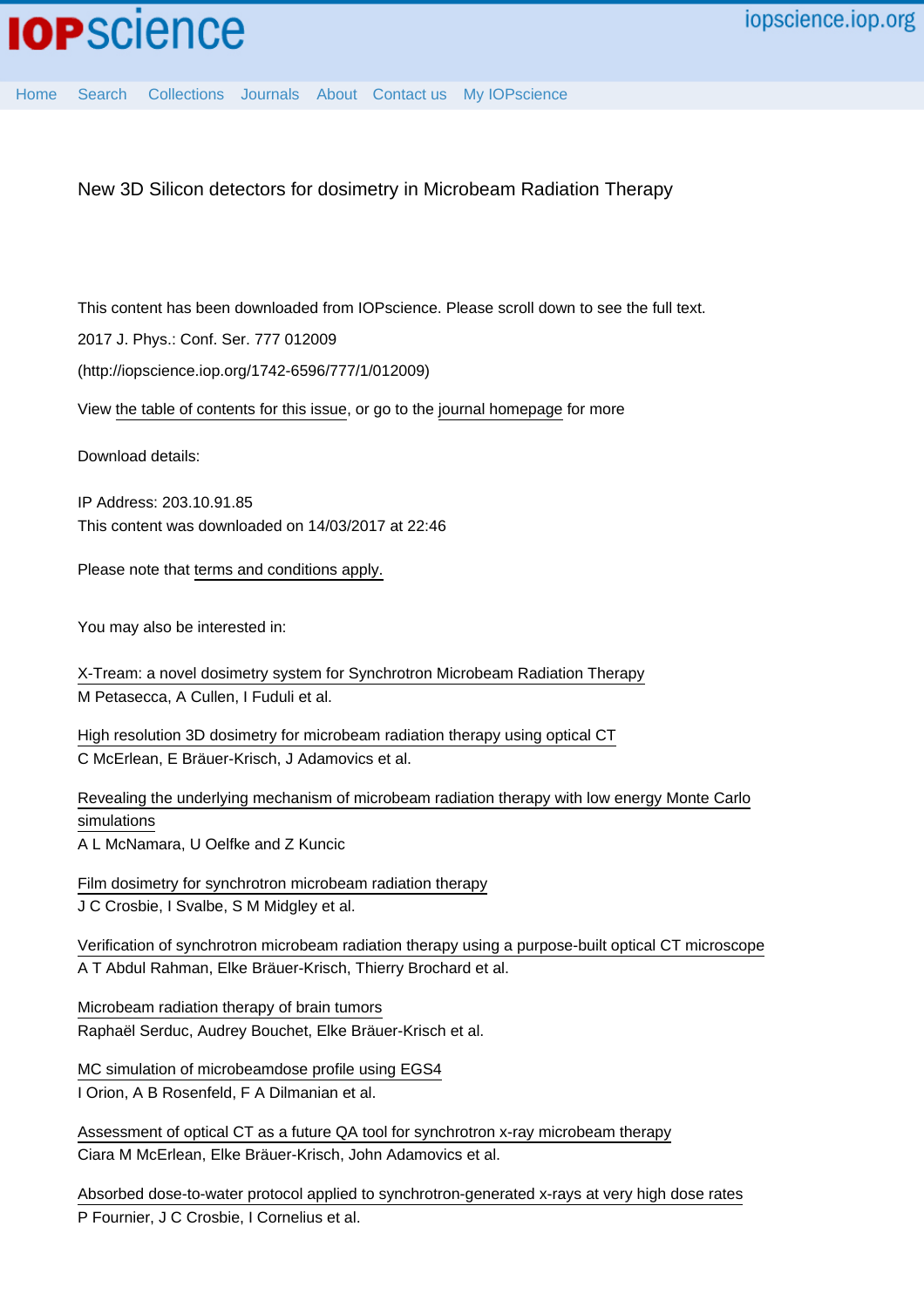# **New 3D Silicon detectors for dosimetry in Microbeam Radiation Therapy**

# **M** L F Lerch<sup>1</sup>, A Dipuglia<sup>1</sup>, M Cameron<sup>1</sup>, P Fournier<sup>1</sup>, J Davis<sup>1</sup>, M Petasecca<sup>1</sup>, **I Cornelius1 , V Perevertaylo2 , A B Rosenfeld1**

<sup>1</sup>Centre for Medical Radiation Physics, University of Wollongong, NSW, Australia, 2522 2 SPA-BIT, Kiev, Ukraine

Email: mlerch@uow.edu.au

**Abstract**. Microbeam Radiation Therapy (MRT) involves the use of a spatially fractionated beam of synchrotron generated X-rays to treat tumours. MRT treatment is delivered via an array of high dose 'peaks' separated by low dose 'valleys'. A good Peak to Valley Dose Ratio (PVDR) is an important indicator of successful treatment outcomes. MRT dosimetry requires a radiation hard detector with high spatial resolution, large dynamic range, which is ideally real-time and tissue equivalent. We have developed a Silicon Strip Detector (SSD) and very recently, a new 3D MESA SSD to meet the very stringent requirements of MRT dosimetry. We have compared these detectors through the characterisation of the MRT radiation field at the Australian Synchrotron Imaging and Medical Beamline. The EPI SSD was able to measure the microbeam profiles and PVDRs, however the effective spatial resolution was limited by the detector alignment options available at the time. The geometry of the new 3D MESA SSD is less sensitive to this alignment restriction was able to measure the microbeam profiles within  $2\mu$  m of that expected. The 3D MESA SSD measured PVDRs were possibly affected by undesired and slow charge collection outside the sensitive volume and additional scattering from the device substrate.

### **1. Introduction**

Microbeam Radiation Therapy (MRT) is a preclinical radiotherapy modality characterised by use of a synchrotron light source to produce highly collimated, micron-scale striated x-ray fields under development to treat radiation resistant and otherwise untreatable tumours. Typical MRT configurations consist of multiple high dose 'peaks' of 25-75 µm separated by low dose 'valleys' 100-400 µm wide and are produced by a spectrum of X-rays in the range of 50-600 keV with treatment doses that can be delivered via dose rates of up to 20 kGy/s. The high dose rate (>1 kGy/s) and low divergent synchrotron X-rays are required for MRT in order to ensure the delivery of the spatially fractionated treatment dose profile to the tumour site. The Peak to Valley Dose Ratio (PVDR) and geometrical configuration of the microbeams is one of the main factors that are believed to be behind the success of MRT that leads to the minimisation of normal tissue damage while inflicting significant damage to the tumour tissue. A detector suitable for dosimetry of MRT must address the issues of very high dose rate and dose gradients that exist within the striated treatment field. This requires a dosimeter with micron size spatial resolution to resolve individual X-ray microbeams, and a large dynamic range (approximately  $10<sup>5</sup>$ ) in order to simultaneously resolve instantaneous dose rate in both the peak and the valley. While conforming to both of these criteria, the dosimetry system must also be able to evaluate all of the main beam parameters quickly (ideally in real-time) for fast quality assurance of the treatment plan immediately prior to MRT treatment.

Content from this work may be used under the terms of the Creative Commons Attribution 3.0 licence. Any further distribution of this work must maintain attribution to the author(s) and the title of the work, journal citation and DOI. Published under licence by IOP Publishing Ltd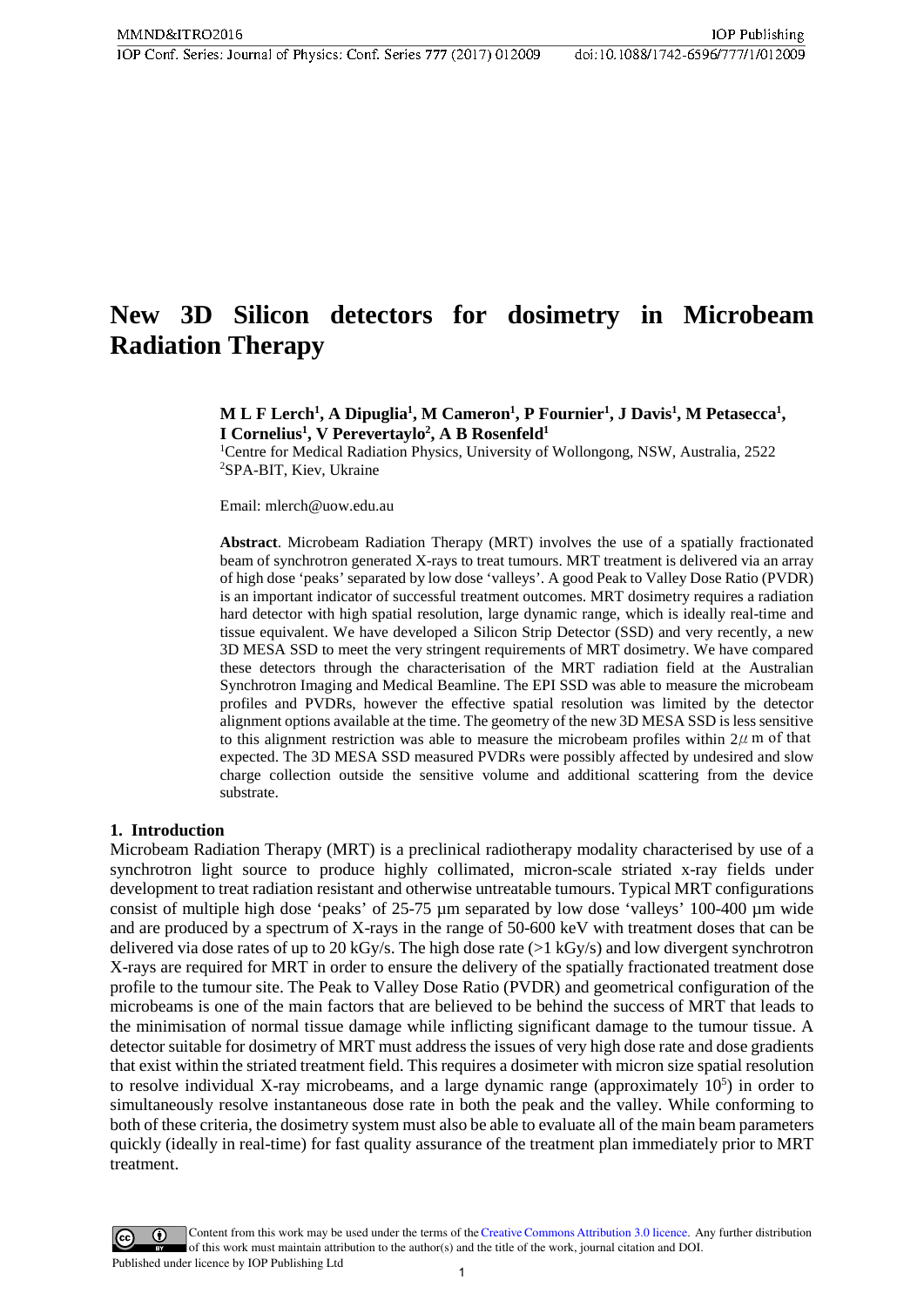The Centre for Medical Radiation Physics (CMRP) has developed the X-Tream dosimetry system for use in quality assurance of MRT  $[1]$ . The system has a sampling rate of 1  $\mu$ s and is coupled to a silicon strip detector (SSD). A variety of SSDs have been produced to address the challenges of high spatial resolution, high dynamic range, and real time response. The use of silicon detectors in an edgeon orientation [2] (rather than face-on where the face is perpendicular to the beam) has been investigated by CMRP as a way to increase spatial resolution - as in this geometry the spatial resolution is determined mainly by the thickness of the detector as opposed to the cross-sectional width when face-on. However, this introduces a non-water equivalent response due to interaction in the silicon surrounding the Sensitive Volume (SV) and substrate backing. The 3D MESA SSD was developed as a first step in overcoming some of the disadvantages of silicon dosimeters such as their energy dependence via selective etching of the silicon surrounding the sensitive volume (SV). The system and two generations of SSD (EPI and 3D MESA) were tested and characterised at the Australian Synchrotron (AS) on the Imaging and Medical Beam Line (IMBL) in hutch 1B. This hutch has installed a multislit collimator that produces horizontal microbeams of width 25  $\mu$ m or 50  $\mu$ m and pitch of 200  $\mu$ m (denoted as '25/200' and '50/200' respectively).

# **2. Materials and Methods**

The EPI SSD is a 10  $\mu$ m wide silicon diode fabricated on a 50  $\mu$ m thick epitaxial substrate, and then grown on top of a 370 µm thick p-type substrate, schematic shown in Figure 1. The structure itself incorporates an  $n+$  guard ring which limits the SV of the device to approximately 30  $\mu$ m, a detailed description of the device can be found in [3].



**Figure 1.** Schematic diagram of EPI SSD [3].



**Figure 2.** 3D MESA SSD: (left) top view of SV and bridge; (right) cross section of SV.

The 3D MESA SSD is an n-type Silicon-on-Insulator (SOI) device on a 300 µm thick silicon substrate with a SV 36  $\mu$ m x 250  $\mu$ m that has had surrounding silicon etched away 10  $\mu$ m deep to the  $SiO<sub>2</sub>$  insulating layer. The middle contact is p+ doped and surrounded by a continuous n+ doped contact. Electron microscope images of the 3D MESA taken at the Australian Institute of Innovative Materials (AIIM) are shown in Figure 2. The 3D MESA and EPI devices were characterised at CMRP and tested in an MRT irradiation field at the AS, with readout of the devices performed by the X-*Tream* System. An operational reverse bias voltage of 60 V and 5 V for the EPI [3] and 3D MESA devices respectively was used. The filter configuration used at the AS is shown in Table 1 and experimental setup shown in Figure 3.

Before characterisation of the MRT treatment field profile, both devices were subjected to preirradiation in order to stabilise their response with irradiation that was performed in broadbeam mode (where the Multi-Slit Collimator (MSC) is removed) for a 2 x 10 mm² field. The EPI SSD was placed at the surface of a solid water (RMI-457) phantom (10 x 10 x 10 cm<sup>3</sup>) in face-on orientation and exposed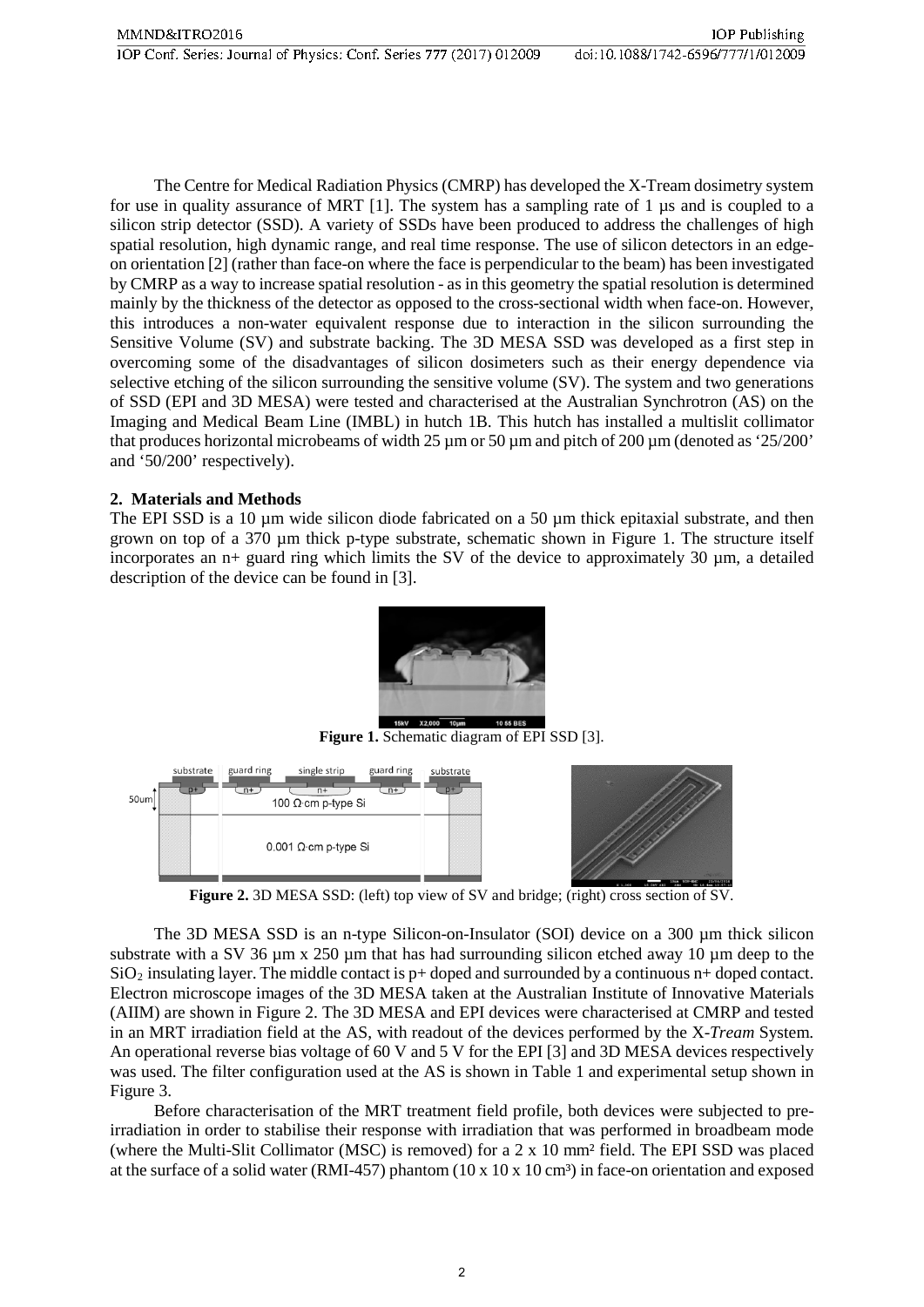for a five second exposure. The same procedure was performed for the 3D MESA SSD but for only 200 ms exposure was required to demonstrate the stability of its response.

The SSDs were then calibrated at 2 cm depth in the solid water phantom in a  $2x2 \text{ cm}^2$  uniform Xray field (same photon energy spectrum as MRT), via a PTW Pinpoint™ ion chamber (model 31015). Characterisation of the MRT profile was then performed with the MSC in place by the EPI SSD and 3D MESA in edge-on orientation at 2 cm depth. Profiles were obtained by scanning the SSDs through the intrinsic MRT field containing 5 horizontal microbeams. The two microbeam geometries used in this experiment were 25/200 and 50/200. The measured FWHM of the microbeams as well as the PVDRs were then able to be deduced from the profiles.



**Figure 3.** Experimental setup of experiments performed at AS IMBL, hutch 1B.

| <b>Table 1.</b> Filter configuration used at AS. |                  |                |                 |            |              |  |  |
|--------------------------------------------------|------------------|----------------|-----------------|------------|--------------|--|--|
| Paddle                                           | #1               |                | #3              | #4         | #5           |  |  |
| Material                                         |                  | C[HD]          | <b>C[HD]</b>    | . JI       |              |  |  |
| <b>Thickness</b>                                 | $4.5 \text{ mm}$ | $5 \text{ mm}$ | $10 \text{ mm}$ | 1 mm       | mm           |  |  |
| Angle                                            | $90^{\circ}$     | $45^{\circ}$   | $45^{\circ}$    | $45^\circ$ | $45^{\circ}$ |  |  |

# **3. Results**

Figure 4 shows the pre-irradiation of the (A) EPI and (B) 3D MESA SSDs. Figure 5 shows the 50/200 MRT intrinsic field profiles measured by the (A) EPI and (B) 3D MESA SSDs. The PVDRs and FWHM measured by the detectors for both beam geometries are shown in Table 2.



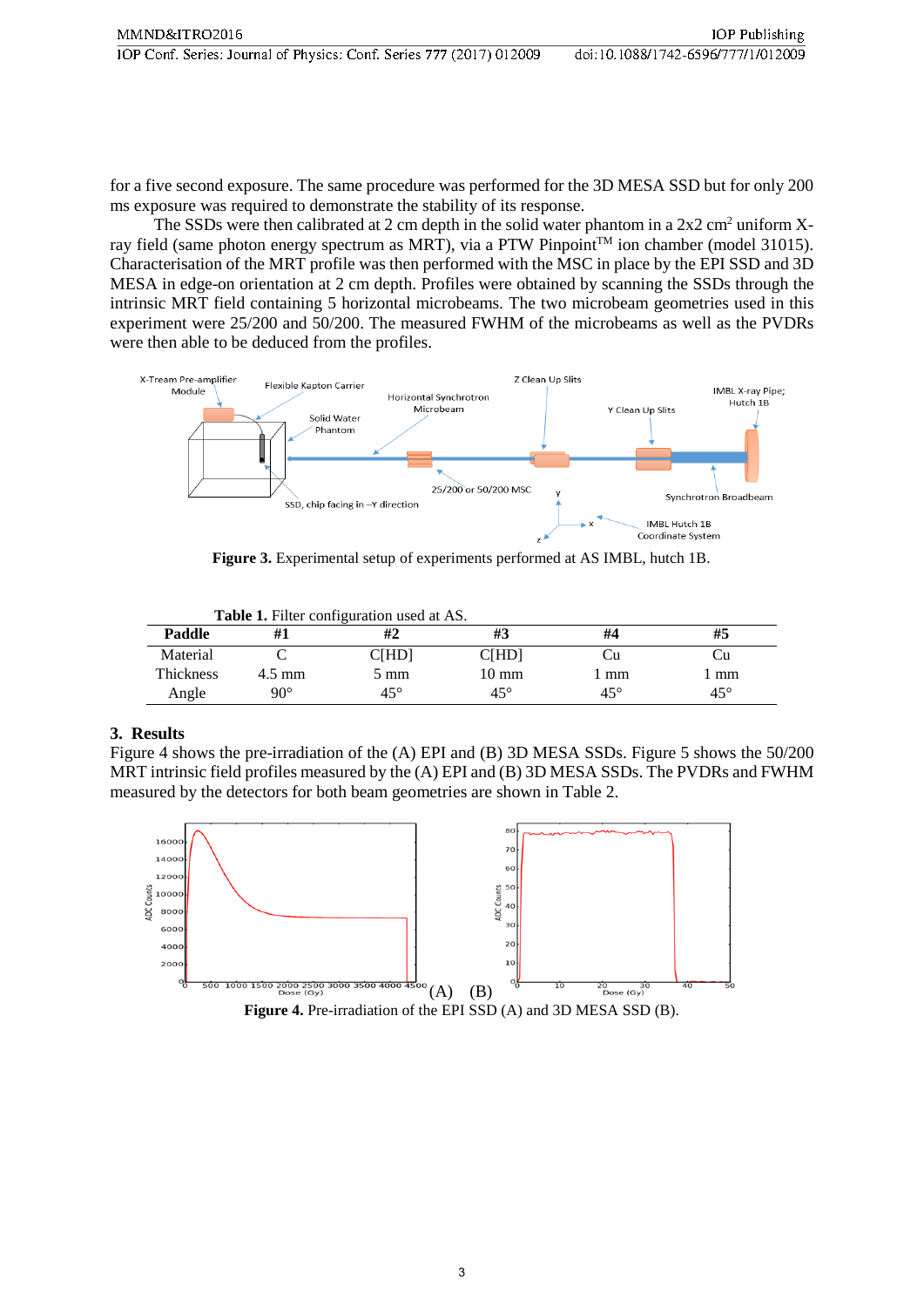

**Figure 5.** Measured 50/200 MRT profile using the (A) EPI SSD and (B) 3D MESA SSD showing initial scan in solid red and subsequent scan in dotted black (B).

| <b>Table 2.</b> Comparison of F WITH and F VDR for the 3D MESA and ETT SSDS. |             |                 |           |                   |  |  |  |
|------------------------------------------------------------------------------|-------------|-----------------|-----------|-------------------|--|--|--|
|                                                                              |             | EPI             | 3D MESA   |                   |  |  |  |
| Beam geometry                                                                | <b>PVDR</b> | $FWHM$ ( $µm$ ) | PVDR      | $FWHM$ ( $\mu$ m) |  |  |  |
| 25/200                                                                       | $41\pm3$    | $45 + 4$        | $35 + 4$  | 26+1              |  |  |  |
| 50/200                                                                       | 38+2        | $56 + 5$        | $(4 + 7)$ | $52+1$            |  |  |  |

**Table 2.** Comparison of FWHM and PVDR for the 3D MESA and EPI SSDs.

# **4. Discussion**

The significant change in EPI SSD response with total irradiation dose is due to the reduction in the undesired charged collection from under the wire bonding pads. Beyond 2.5 kGy of pre-irradiation the response is stable (reduces by 1% per kGy). For the 3D MESA SSD, the response is stable immediately upon irradiation. Minimising the surrounding silicon from the bonding pads and sensitive volume appears to make the pre-irradiation of the 3D MESA redundant. The response of the 3D MESA is ~100 times less than the EPI due to its much smaller SV.

The EPI SSD measured larger FWHMs than expected (especially for the 25/200 MSC) due to volume averaging effects over the larger effective SV resulting from the detector misalignment with respect to the microbeams (see Figure 5A). The result clearly highlights one of the challenges in MRT dosimetry. On the other hand, the 3D MESA measured FWHMs within  $\pm 2 \mu$ m expected value defined by the microbeam defining slots in the MSC (see Table 2).

The PVDRs for the 25/200 MSC geometry agreed for both SSDs. For the 50/200 MSC geometry however, the EPI SSD measured PVDRs that were significantly larger than that measured by 3D MESA. PVDRs are poor for 3D MESA due to the structure observed in the valley regions. Further investigation shows that the 3D MESA profiles were affected in two ways. The edge-on orientation led to small 'bumps', to the left of the peak profiles (see Figure 5B) which is the 'substrate' side of the SSD. It is possible that these due to a contribution from electrons generated in the substrate as previously reported by Rosenfeld [2]. In addition, repeated profile scans produced an increase in baseline during these consecutive scans which we attribute to very slow charge collection generated under the bridge between the active volume and the wire bonding pads. This effect was subsequently investigated using Ion Beam Induced Charge Collection (IBICC) studies (not shown), which indicated determined that this effect did not occur at reverse biases less than 3 V. The experimental methodology will therefore be adjusted for future experiments to address these issues.

# **5. Conclusion**

Two generations of single silicon strip detectors (EPI SSD and 3D SOI MESA) have been developed at the Centre for Medical Radiation Physics, University of Wollongong, for real-time MRT dosimetry. The SSDs were compared by characterising the 25/200 and 50/200 intrinsic MRT fields at the Australian Synchrotron. The geometry of the new 3D MESA SSD was found to be less sensitive to mechanical alignment restrictions and was clearly able to measure the FWHM of the X-ray microbeam profiles however features observed in the valley affected the PVDR estimation in the MRT field. Future work will include investigation into reducing thickness of the silicon substrate in edge-on orientation and examination of the effect of bias on the observed valley features and PVDRs.